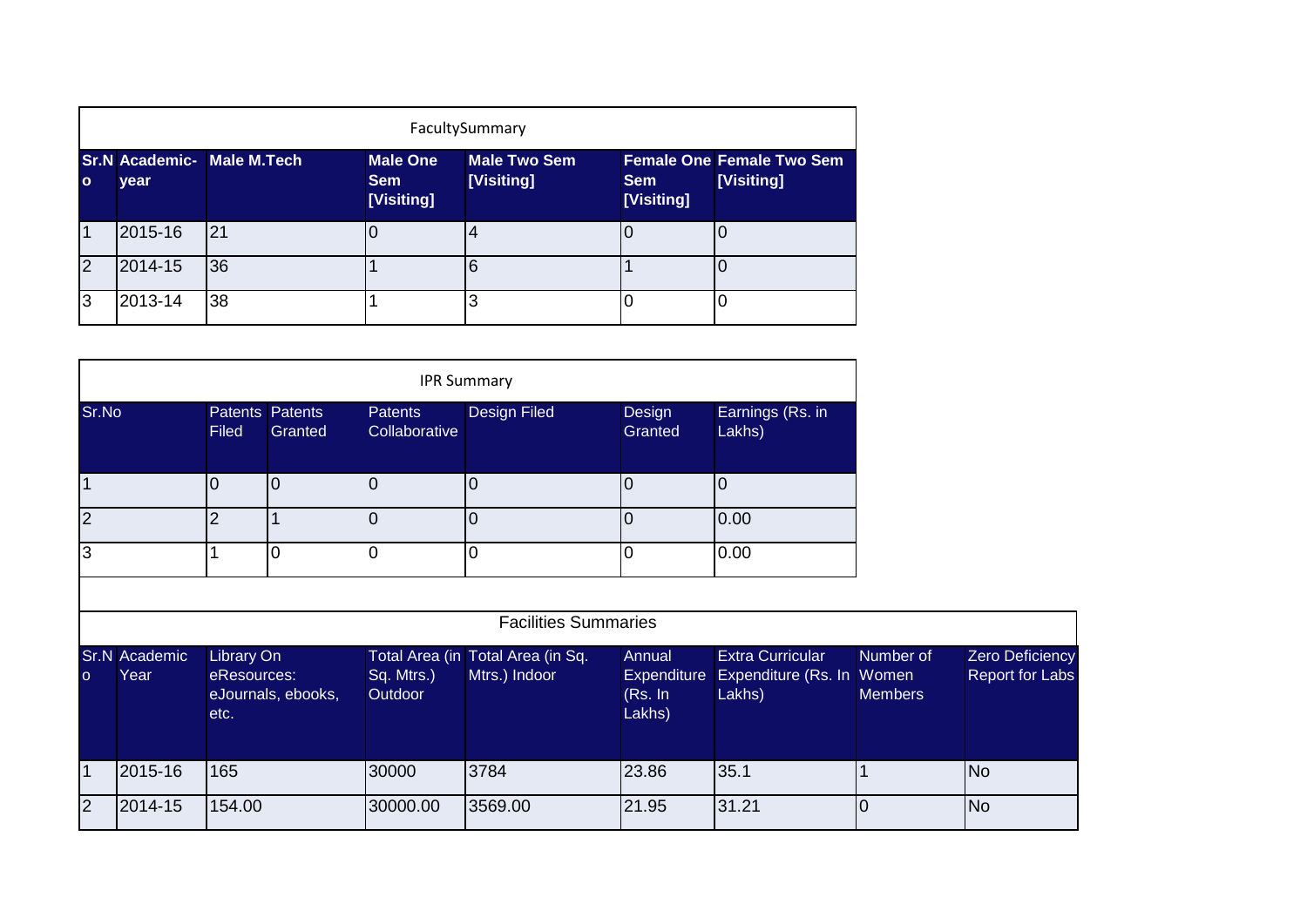| 3               | 2013-14                          | 140.00        | 23845.00                                     | 3129.00                                                         | 23.73           | 17.14                                   | 1 | <b>No</b>          |  |  |
|-----------------|----------------------------------|---------------|----------------------------------------------|-----------------------------------------------------------------|-----------------|-----------------------------------------|---|--------------------|--|--|
|                 |                                  |               |                                              |                                                                 |                 |                                         |   |                    |  |  |
|                 |                                  |               |                                              |                                                                 |                 |                                         |   |                    |  |  |
|                 | <b>Education Program Details</b> |               |                                              |                                                                 |                 |                                         |   |                    |  |  |
| Sr.No           |                                  | Academic-Year | Name of program                              |                                                                 | issued          | No. of participants to whom certificate |   | No. of days        |  |  |
| $\overline{1}$  |                                  | 2015-16       | of all departments                           | Technical association activities                                | 500             |                                         |   | around the<br>year |  |  |
| $\overline{c}$  |                                  | 2014-15       | 3D printing Experience                       |                                                                 | 33              |                                         |   | $6\phantom{.}6$    |  |  |
| $\overline{3}$  |                                  | 2014-15       | Techniques                                   | <b>Advanced Computational</b>                                   | 57              |                                         |   | 6                  |  |  |
| $\overline{4}$  |                                  | 2014-15       | Design of Classical and                      | Intelligent Control System                                      | 23              |                                         |   | 6                  |  |  |
| $\overline{5}$  |                                  | 2014-15       |                                              | Practical RF Antenna Design                                     | 43              |                                         |   | l6                 |  |  |
| $6\phantom{1}6$ |                                  | $2014 - 15$   | Applications                                 | Digital Image Processing and Its   19                           |                 |                                         |   | 6                  |  |  |
| $\overline{7}$  |                                  | 2014-15       | <b>Advanced Digital Signal</b><br>Processing |                                                                 | 21              |                                         |   | l6                 |  |  |
| $\overline{8}$  |                                  | $2013 - 14$   |                                              | Innovations in Electrochemical<br>Science and Technology (IEST) | 50              |                                         |   | l6                 |  |  |
| $\overline{9}$  |                                  | 2013-14       | <b>Materials</b>                             | Navigating New Frontiers in                                     | 36              |                                         |   | l6                 |  |  |
| 10              |                                  | $2013 - 14$   | <b>Thermal Engineering</b>                   | <b>Computational Research</b><br>Techniques in Design and       | $\overline{42}$ |                                         |   | l6                 |  |  |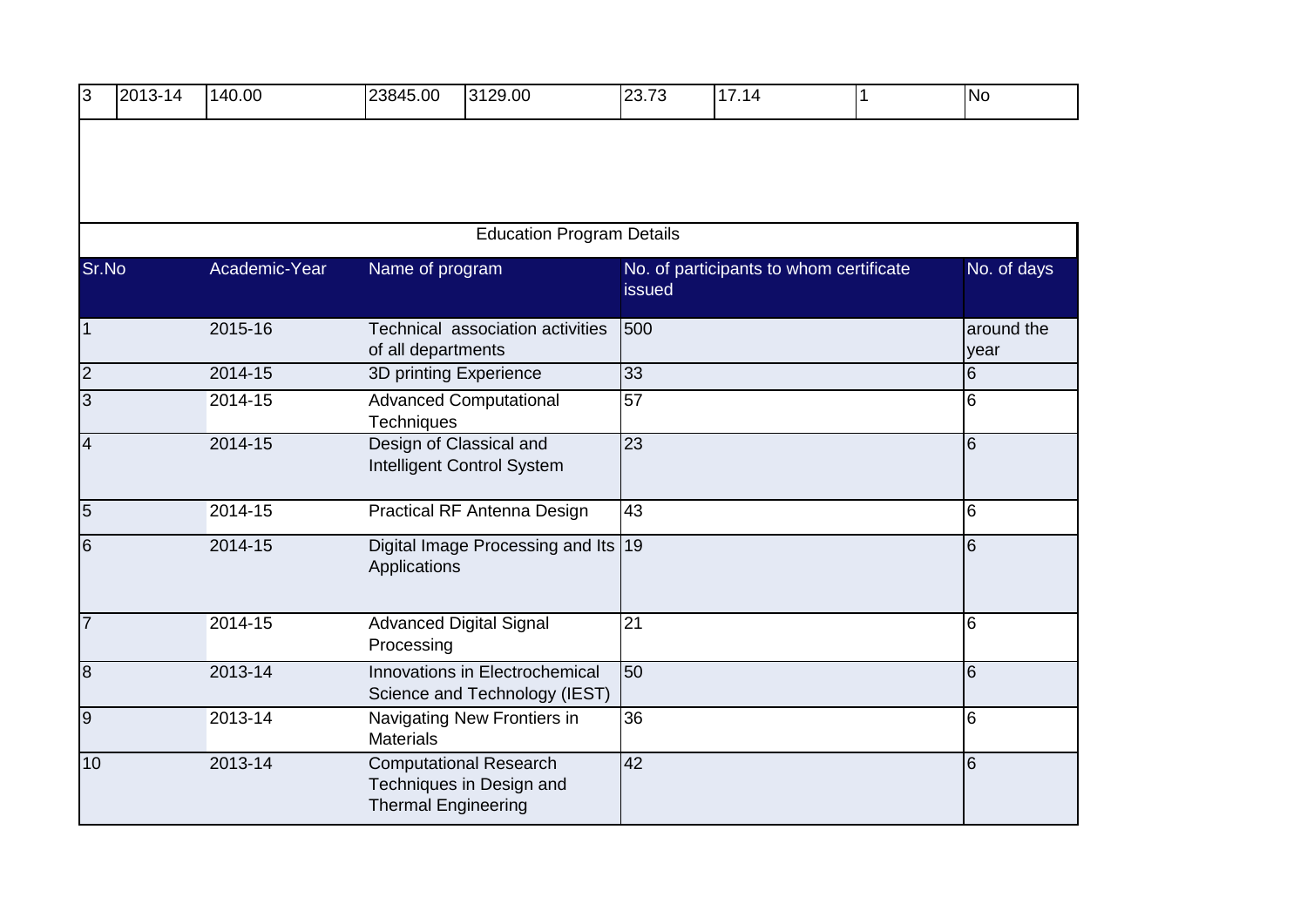| $\overline{2}$  | 2013-14     | Software Engineering                                                                                               | 50 | l6 |
|-----------------|-------------|--------------------------------------------------------------------------------------------------------------------|----|----|
| 11              | 2013-14     | <b>Advanced Wireless and Mobile</b><br>Network Technologies                                                        | 52 | 6  |
| 12              | 2013-14     | <b>Power Electronic Applications</b>                                                                               | 45 | 6  |
| 13              | $2013 - 14$ | Computational Methods in<br><b>Engineering and Science</b>                                                         | 50 | 6  |
| 14              | 2013-14     | Modern instrumental methods of 60<br>inorganic chemical analysis of<br>engineering materials<br>(MIMICAEM)         |    | 6  |
| 15              | 2013-14     | Distributed Systems and fuide                                                                                      | 45 | 6  |
| 16              | 2013-14     | Mathematical Modeling in<br>Engineering                                                                            | 52 | 6  |
| 17              | 2013-14     | <b>Advances in Electron</b><br>Microscopy                                                                          | 36 | 16 |
| 18              | 2013-14     | Innovation in Electrochemical<br>science and Technology                                                            | 42 | l6 |
| 19              | $2013 - 14$ | <b>Teaching Methodologies for</b><br>effective Learning                                                            | 60 | l6 |
| $\overline{3}$  | 2013-14     | Scientific Computing with<br><b>MATLAB</b>                                                                         | 90 | 6  |
| 20              | 2013-14     | Teaching Methodologies for<br><b>Effective Learning</b>                                                            | 45 | 6  |
| $\overline{21}$ | 2013-14     | Architecture, Algorithms,<br>Analytics for Big Data using<br><b>Cloud and Distributed</b><br>Computing (abcd-2014) | 50 | 6  |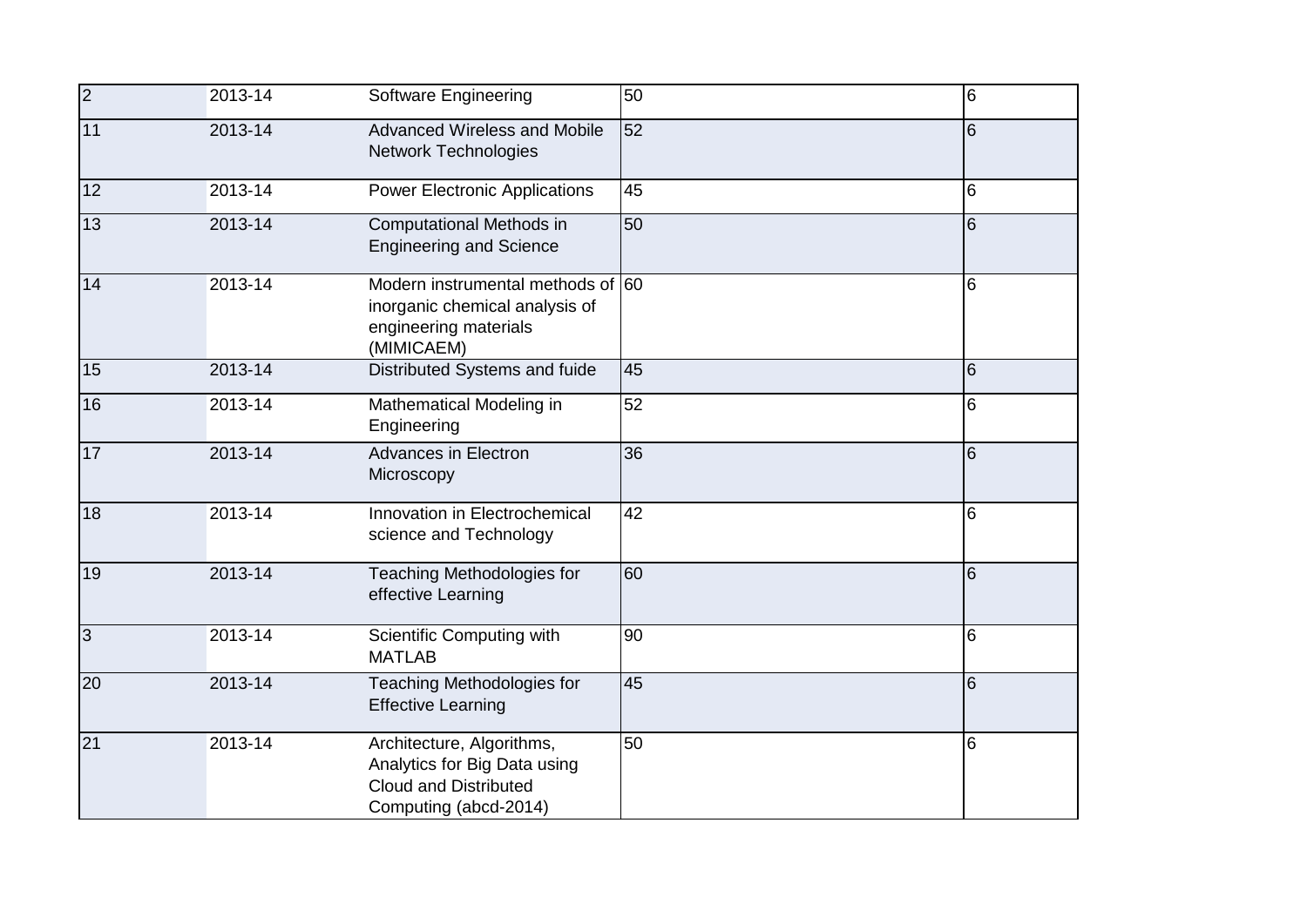| 22 | 2013-14 | Advanced Mapping Techniques 28    |  |
|----|---------|-----------------------------------|--|
|    |         | tor<br>Planning and Management of |  |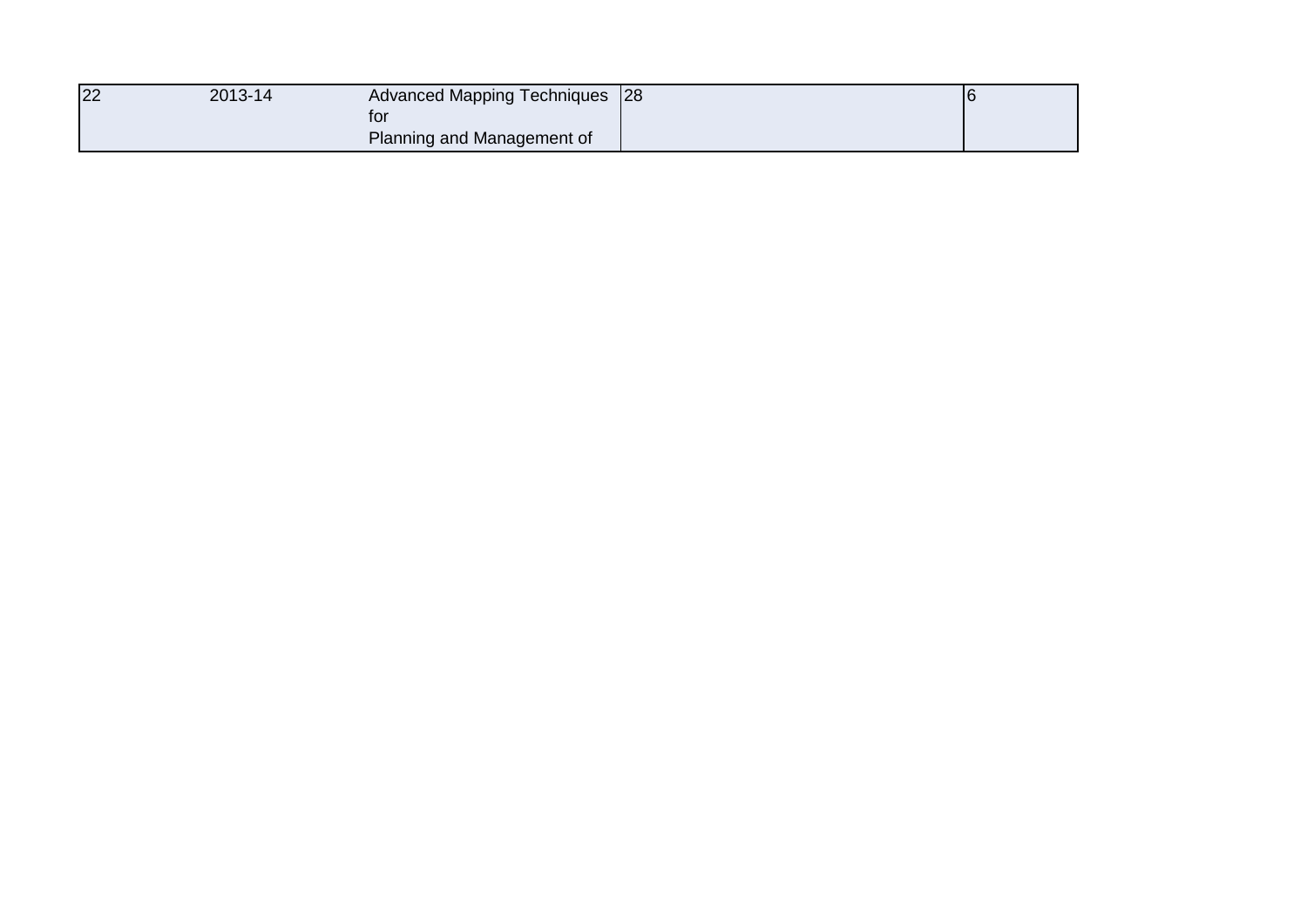## Physical Facilties

|                | Sr.No Academic Do your<br>Year | <b>buildings</b><br>have<br>ramps? | Do your buildings<br>have lifts? | Do you have provision<br>for walking aids? | have specially<br>designed toilets<br>for handicapped<br>students? | lab/special lab for<br>blind/handicapped<br>students? | Do your buildings Do you have braille Do you have special facilities<br>for blind students? |
|----------------|--------------------------------|------------------------------------|----------------------------------|--------------------------------------------|--------------------------------------------------------------------|-------------------------------------------------------|---------------------------------------------------------------------------------------------|
| $\overline{1}$ | 2015-<br>2016                  | <b>YES</b>                         | More than 70%                    | More than 50%                              | More than 50%                                                      | <b>YES</b>                                            | In Less than or equal to 50%<br><b>Buildings</b>                                            |
| $\vert$ 2      | <b>2014-</b><br>2015           | <b>YES</b>                         | More than 50%                    | More than 50%                              | More than 50%                                                      | <b>YES</b>                                            | In Less than or equal to 50%<br><b>Buildings</b>                                            |
| 3              | 2013-<br>2014                  | <b>More</b><br>than 50%            | More than 30%                    | More than 50%                              | More than 50%                                                      | <b>YES</b>                                            | In Less than or equal to 50%<br><b>Buildings</b>                                            |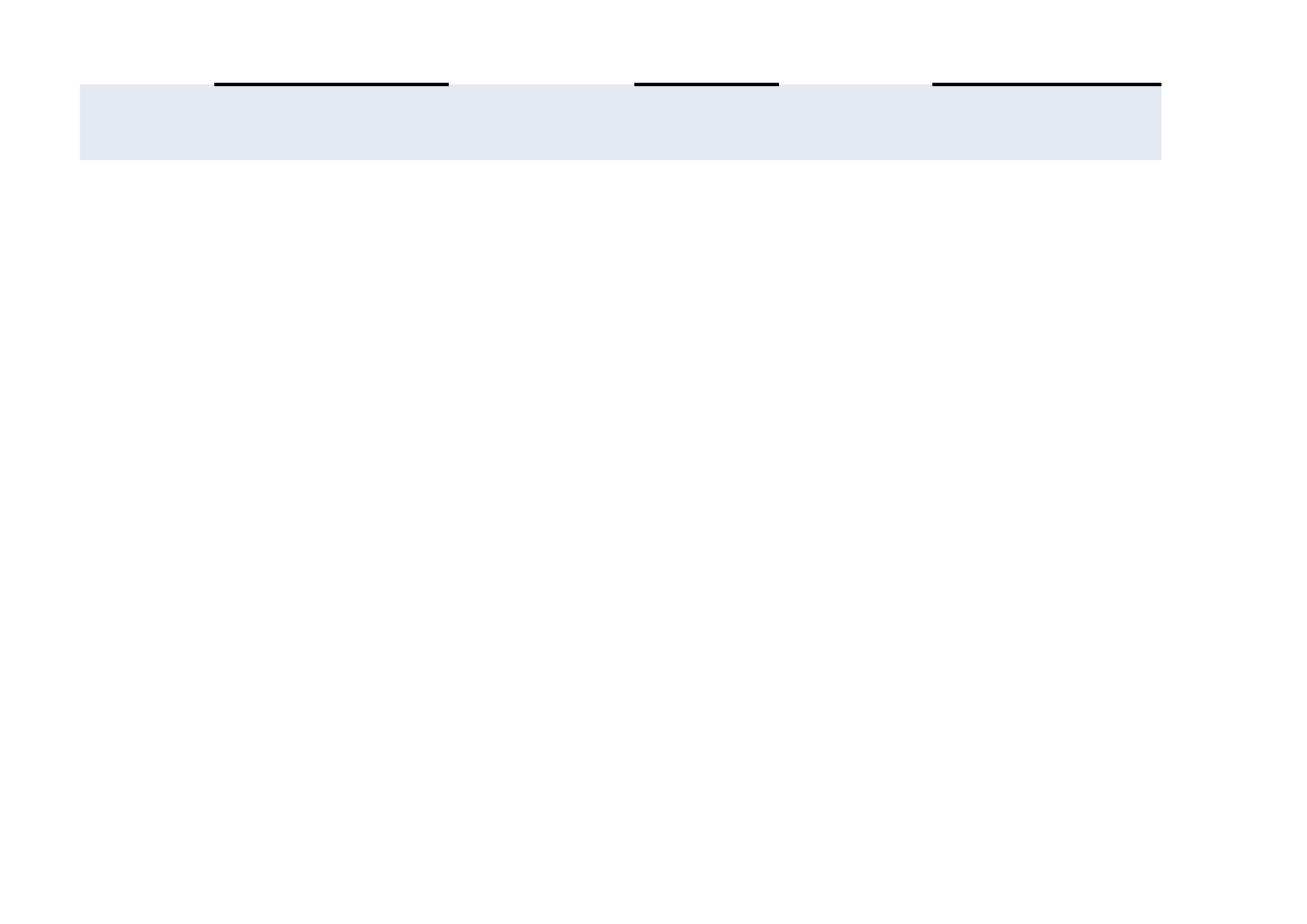|                | <b>Graduation Outcomes</b>                 |  |    |     |     |                                   |                                                                         |                               |                                  |                                                |                                                             |                                                      |
|----------------|--------------------------------------------|--|----|-----|-----|-----------------------------------|-------------------------------------------------------------------------|-------------------------------|----------------------------------|------------------------------------------------|-------------------------------------------------------------|------------------------------------------------------|
| $\circ$        | Sr.N Academic- UPSC STATE GATE CAT<br>Year |  |    |     |     | <b>OTHER Total</b><br><b>EXAM</b> | <b>Student</b><br>appeared for Examination Examination<br><b>Campus</b> | Higher<br><b>Studies with</b> | <b>Higher Studies</b><br>without | Placement<br><b>Minimum</b><br>Salary (In Rs.) | <b>Placement</b><br><b>Maximum</b><br>Salary (In<br>$Rs.$ ) | <b>Placement</b><br>Average<br>Salary (In<br>$Rs.$ ) |
| $\vert$ 1      | 2015-16                                    |  | 20 | 160 |     | 10                                |                                                                         | <b>40</b>                     | 42                               | 2.22                                           | 18                                                          |                                                      |
| $\vert$ 1      | 2014-15                                    |  |    | 49  |     |                                   | 745                                                                     | 180                           | 154                              | 3.31                                           | 13.36                                                       | 5.95                                                 |
| $\overline{2}$ | 2013-14                                    |  |    | 53  | 142 |                                   | 641                                                                     | 160                           | 45                               | 3.19                                           | 20.79                                                       | 5.39                                                 |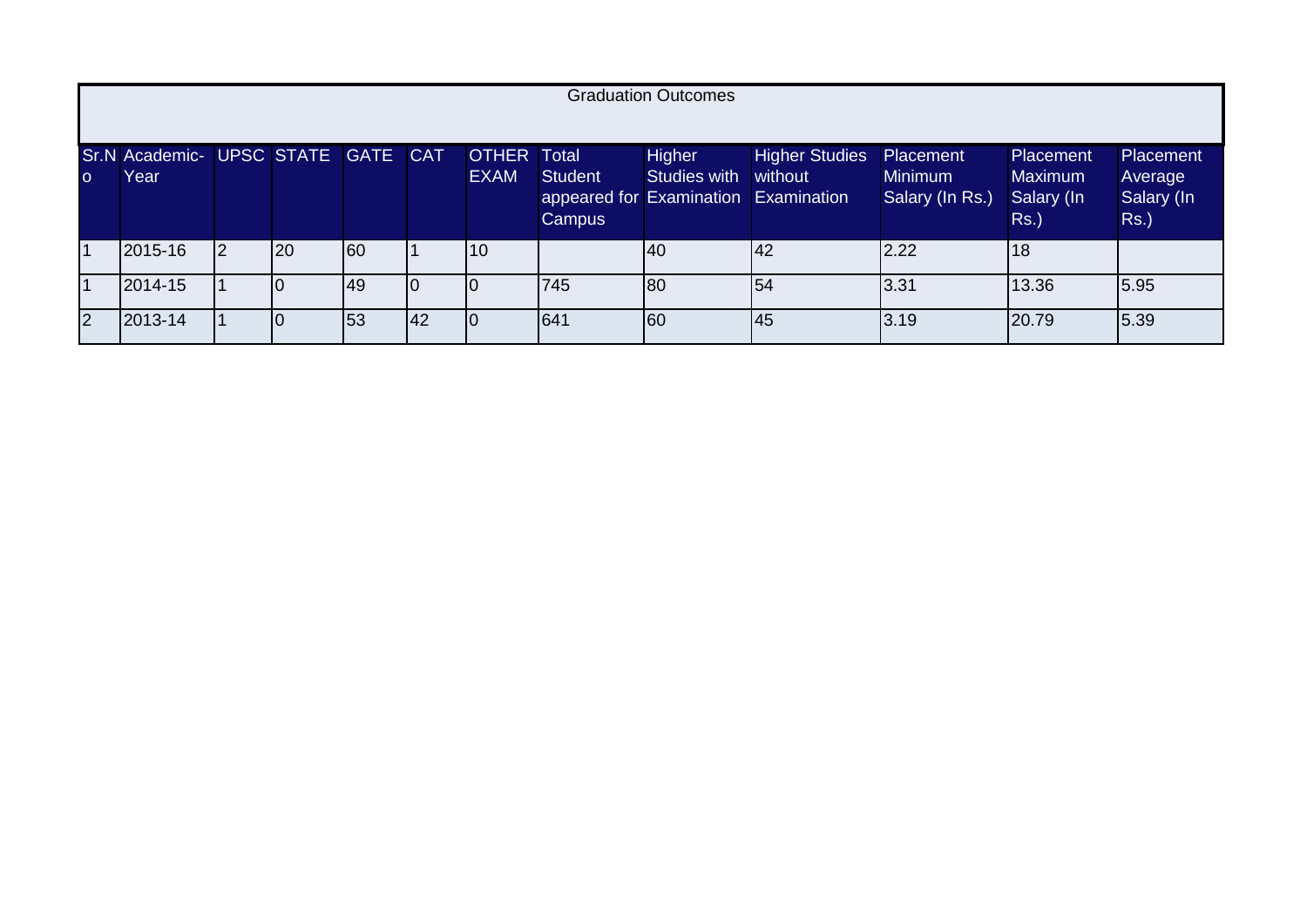|                  |                  |                  |                    |                                                                        |                                                                                             |                                                                                         |                                                                                   |                                                                                               | <b>Student Details</b>                                                  |             |                 |              |                                                                          |                                   |                                                         |                                                                           |
|------------------|------------------|------------------|--------------------|------------------------------------------------------------------------|---------------------------------------------------------------------------------------------|-----------------------------------------------------------------------------------------|-----------------------------------------------------------------------------------|-----------------------------------------------------------------------------------------------|-------------------------------------------------------------------------|-------------|-----------------|--------------|--------------------------------------------------------------------------|-----------------------------------|---------------------------------------------------------|---------------------------------------------------------------------------|
| Sr.<br><b>No</b> | Academic<br>Year | Program<br>Level | Approved<br>Intake | No. of<br>admitted<br>in.<br>1st year<br><b>Within</b><br><b>State</b> | No. of<br>Students Students<br>admitted<br>in<br>1st year<br><b>Outside</b><br><b>State</b> | No. of<br><b>Students</b><br>admitted in 2nd year 2nd<br>1st year<br>Outside<br>Country | Lateral<br>Entry in<br>for UG<br>program<br>only<br><b>Within</b><br><b>State</b> | Lateral<br><b>Entry in</b><br>year for<br><b>UG</b><br><b>Outside Country</b><br><b>State</b> | Lateral<br>Entry in<br>2nd year<br>for UG<br>program<br>program Outside | <b>Male</b> | Female          | <b>Total</b> | Socially<br>Student Challenged<br>and<br>Economically<br><b>Backward</b> | Physically<br>Challenged Students | No. of<br>in.<br><b>University</b><br>Exam<br>Firstyear | No. of<br><b>Students</b><br>in.<br><b>Universit</b><br>y Exam<br>Lateral |
|                  | 2015-16          | <b>UG</b>        | 800                | 350                                                                    | 423                                                                                         | 130                                                                                     |                                                                                   |                                                                                               |                                                                         | 654         | 250             | 904          |                                                                          | 21                                |                                                         |                                                                           |
| 2                | 2015-16          | PG               | 782                | 188                                                                    | 406                                                                                         |                                                                                         |                                                                                   |                                                                                               |                                                                         | 511         | $\overline{91}$ | 602          |                                                                          |                                   |                                                         |                                                                           |
| 3                | 2015-16          | Ph.D.            |                    | 75                                                                     | 71                                                                                          | $\overline{2}$                                                                          |                                                                                   |                                                                                               |                                                                         | 121         | 26              | 147          |                                                                          |                                   |                                                         |                                                                           |
| 4                | 2014-15          | <b>UG</b>        | 824                | 352                                                                    | 361                                                                                         | 111                                                                                     | $\overline{0}$                                                                    | $\Omega$                                                                                      |                                                                         | 2612        | 685             | 3297         | 382                                                                      | 22                                | 352                                                     | IO.                                                                       |
| 5                | 2014-15          | <b>IPG</b>       | 782                | 717                                                                    | lo.                                                                                         | 14                                                                                      | $\Omega$                                                                          | ∩                                                                                             | $\Omega$                                                                | 1070        | 402             | 1472         | 313                                                                      | 8                                 | 717                                                     | l0                                                                        |
| $6\phantom{.}6$  | 2014-15          | <b>PG-Int</b>    | $ 0\rangle$        | $\overline{0}$                                                         | lo.                                                                                         | 0                                                                                       | 0                                                                                 | 0                                                                                             |                                                                         | l0          | l0              | $\Omega$     | $\overline{0}$                                                           |                                   | $\overline{0}$                                          | l0                                                                        |
| 17               | 2014-15          | Ph.D.            | 113                | 113                                                                    | Io                                                                                          | 0                                                                                       | 0                                                                                 | 0                                                                                             |                                                                         | 0           | I٥              | $\Omega$     | 0                                                                        |                                   | 113                                                     | IO.                                                                       |
| $\overline{8}$   | 2013-14          | <b>UG</b>        | 828                | 359                                                                    | 344                                                                                         | 125                                                                                     | $\overline{0}$                                                                    | $\Omega$                                                                                      | $\Omega$                                                                | 2657        | 585             | 3242         | 362                                                                      | 20                                | 359                                                     | l0                                                                        |
| $\overline{9}$   | 2013-14          | PG               | 816                | 696                                                                    | lo.                                                                                         | 4                                                                                       | $\Omega$                                                                          | O                                                                                             | $\Omega$                                                                | 1130        | 366             | 1496         | 291                                                                      | l8                                | 696                                                     | I٥                                                                        |
| 10 <sup>°</sup>  | 2013-14          | <b>PG-Int</b>    | $ 0\rangle$        | l0                                                                     | l0                                                                                          | $\overline{0}$                                                                          | $\overline{0}$                                                                    | $\overline{0}$                                                                                | $\Omega$                                                                | l0          | Iо              | l0           | $\overline{0}$                                                           | I٥                                | $\overline{0}$                                          | l0                                                                        |
| 11               | 2013-14          | Ph.D.            | 102                | 102                                                                    | I0                                                                                          | 0                                                                                       | 0                                                                                 | U                                                                                             |                                                                         | l0          | IО              | l0           | $\overline{0}$                                                           | IN                                | 102                                                     | l0                                                                        |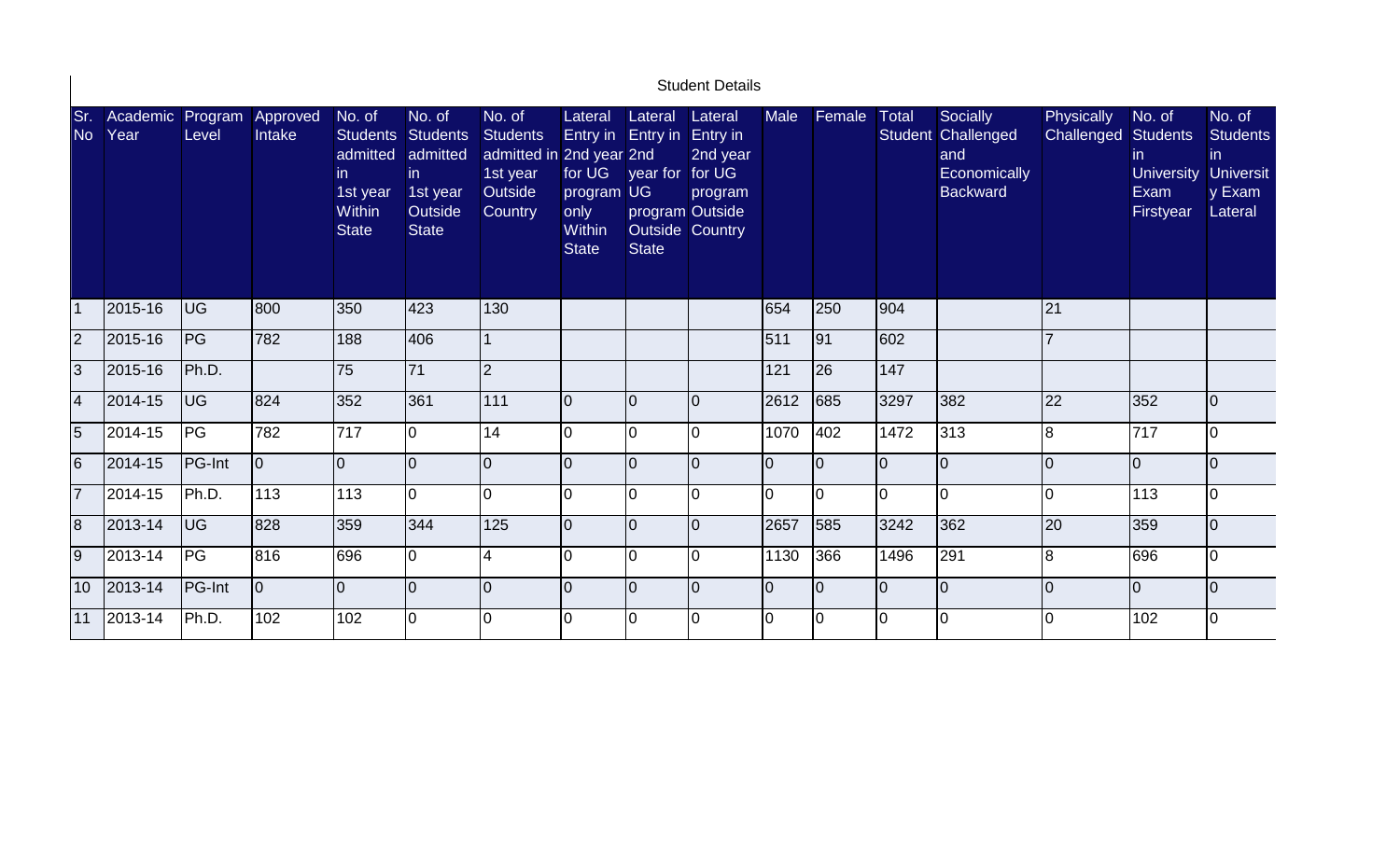| No. of<br><b>Students</b><br>Graduati<br>ng in<br>Minimum<br><b>Time</b> |
|--------------------------------------------------------------------------|
|                                                                          |
|                                                                          |
|                                                                          |
| 791                                                                      |
| $\frac{1}{574}$                                                          |
| $\overline{0}$                                                           |
| 47                                                                       |
| $\overline{712}$                                                         |
| $\overline{649}$                                                         |
| $\overline{0}$                                                           |
| 40                                                                       |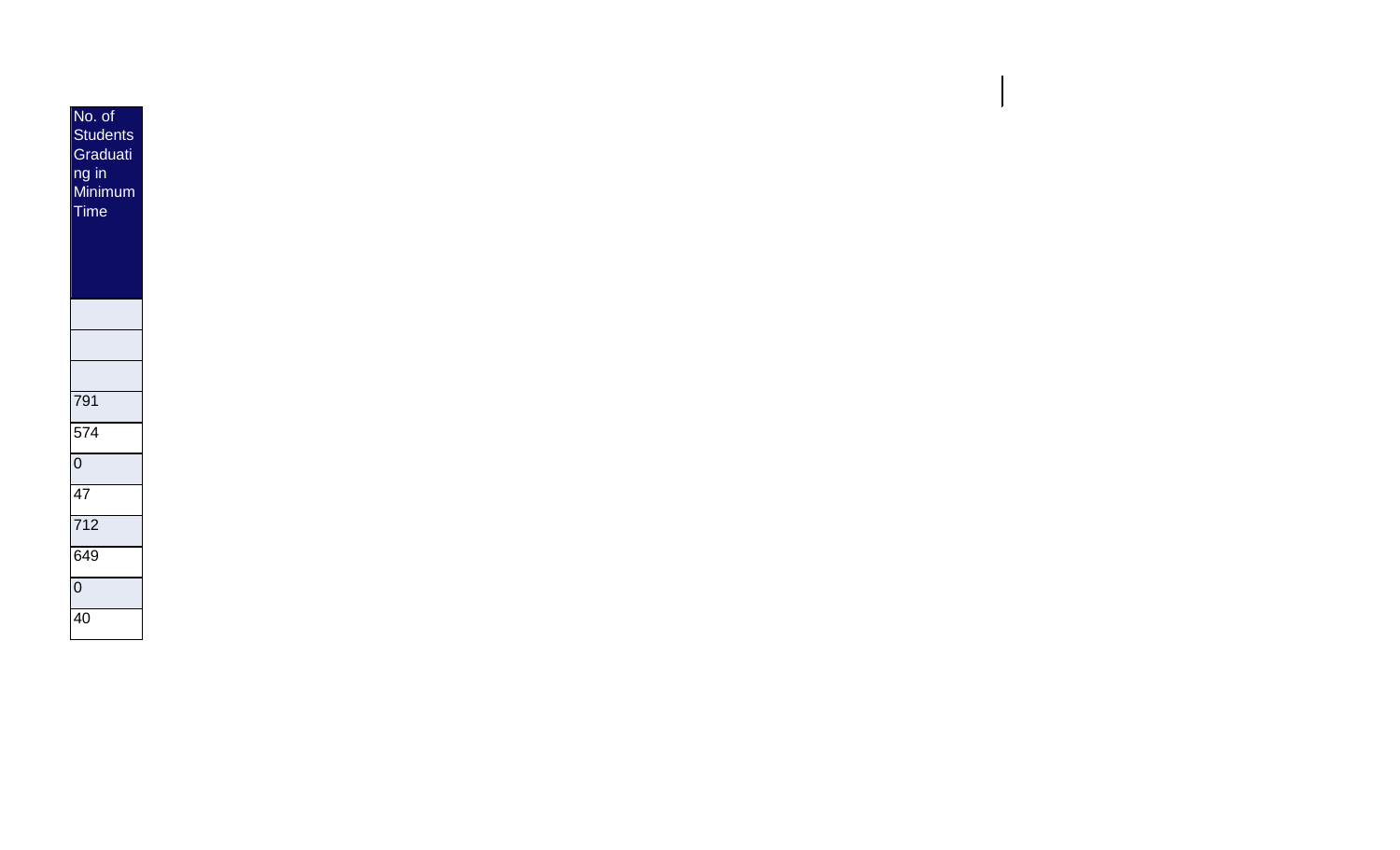|                 |                   | <b>Student Enterpreneurship</b>                                                                                                                               |                               |
|-----------------|-------------------|---------------------------------------------------------------------------------------------------------------------------------------------------------------|-------------------------------|
| Sr.No           | Academic-<br>Year | Student started entrepreneurship[10 Years]                                                                                                                    | Students passed out[10 Years] |
| $\overline{1}$  | 2015              | $\overline{18}$                                                                                                                                               | 5072                          |
|                 |                   | <b>Public Examination</b>                                                                                                                                     |                               |
| Sr.No           | Academic-<br>Year | <b>Public Examname</b>                                                                                                                                        | No. of Successful Students    |
| $\overline{1}$  | 2014-15           | UPSC- Indian Civil Service - MAY- 201                                                                                                                         | 1                             |
| N               | 2014-15           | GATE- Graduate Apptitude Test - FEB- 201                                                                                                                      | 49                            |
| ω               | 2013-14           | GATE- Graduate Apptitude Test - FEB- 201                                                                                                                      | 53                            |
| $\overline{4}$  | 2013-14           | UPSC- Indian Engineering Service - JUN- 201                                                                                                                   |                               |
| $5\overline{5}$ | 2013-14           | CAT- Common Admission Test - NOV- 201                                                                                                                         | 42                            |
|                 |                   | <b>Student Events</b>                                                                                                                                         |                               |
| Sr.No           | Academic-<br>Year | <b>Event Name</b>                                                                                                                                             | <b>Event Type</b>             |
| $\mathbf{1}$    | 2015-16           | Basket Ball, Chess, Power Lifting, Weight Lifting, Football (runner National<br>up at NIT Agarthala)                                                          |                               |
| $\overline{2}$  | 2014-15           | Basket Ball, Chess, Power Lifting, Weight Lifting, Best Physique:<br>From 3.4.2015 to 5.4.2015 organised by SVNIT Surat- weight<br>lifting (56kgs) Gold Medal | National                      |
| $\overline{3}$  | 2013-14           | All India Inter NIT Sports Tournament Ball Badminton<br>(MandW) 3-5 January 2014                                                                              | National                      |